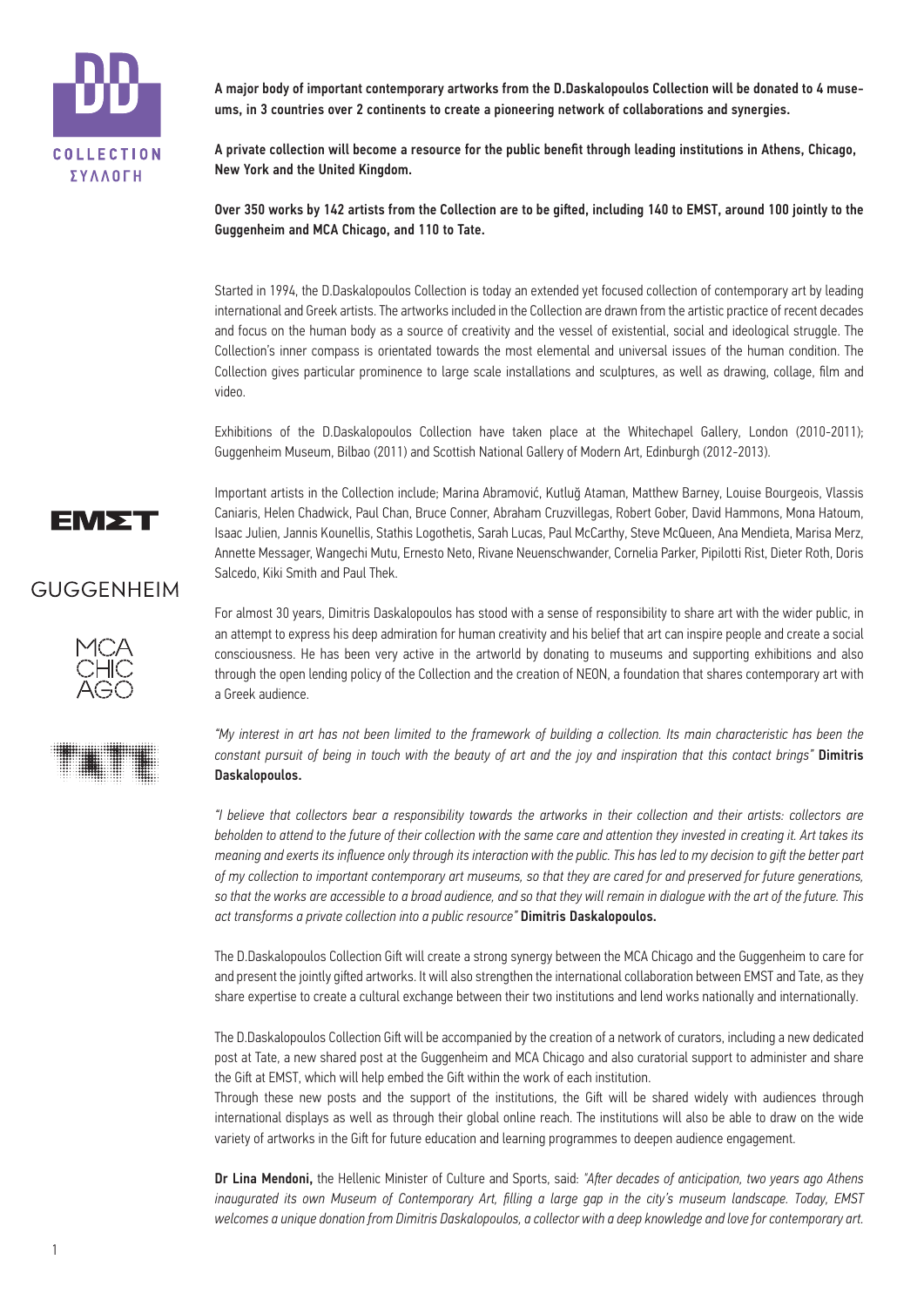

*The donation, which is comprised of dozens of works, both substantially strengthens the collections of EMST, and also be able to begin valuable synergies and collaborations with them. As such, the donation not only concerns the Museum and the field of culture, but also impacts the city itself, indirectly enhancing the competitiveness of its cultural services.*

*Setting aside his passion for collecting, Dimitris Daskalopoulos prioritises his contribution to the people of Athens and to society as a whole. Art is a universal language, and cultural artefacts gain added value through their contact with the public. In industrialised societies, value creation depends on restricted access to resources. Social capital, however, depends on education, presumed access to art, and the democratisation of culture.*

*By offering his personal collection to four leading contemporary art museums, Daskalopoulos acts as a catalyst to the transformation and the transition of these private works to public goods, accessible to us and the next generations. The Ministry of Culture and Sports expresses its immense gratitude to Dimitris Daskalopoulos."*

Richard Armstrong, Director of the Solomon R. Guggenheim Museum and Foundation said: *"Over his distinguished philanthropic career, Dimitris Daskalopoulos has demonstrated a belief in the power of art to expand the collective imagination and address issues fundamental to contemporary life. His conviction that human creativity can strengthen civic life and should be freely available to all has underpinned both his innovative work with NEON and his tenure as a trustee of the Guggenheim Museum. This extraordinary gift from his Collection to the Guggenheim and the MCA Chicago will facilitate a rich expansion of the narratives that can unfold in our permanent collections."*

Dr Maria Balshaw CBE, Director of Tate, said: "This gift is an extraordinary act of generosity by Dimitris Daskalopoulos and *it marks a significant moment for Tate's collection. This is not only because of the large number of works involved, but also because of the exceptional calibre of the artists, from Louise Bourgeois to David Hammons to Mona Hatoum. Tate's is a truly public collection, owned by and for the people, and these works will reach millions of visitors in our four galleries for generations to come. Even more importantly, our collection is a long-term resource for other museums to draw on, allowing us to reach even more people across the UK and the world each year."*

# EM∑T

# GUGGENHEIM





Katerina Gregos, Artistic Director of Greek National Museum of Contemporary Art (EMST) said: *"This is the most significant giſt in the twenty-year history of EMST in terms of both size and importance. It couldn't come at a better moment: with Greece emerging from the recent debt crisis, the museum has just launched a new phase of full operation with a new artistic programme and a dynamic series of temporary exhibitions and events. The donation significantly enlarges and strengthens its existing collection holdings, further empowering the museum to fulfil its mission as the leading national institution for contemporary art in Greece and one of the flagship institutions in Southern Europe and the Eastern Mediterranean. We are indebted to Dimitris Daskalopoulos for his generosity, his trust, his civic-mindedness, and for the important contribution he is making towards the development of the museum."* 

Madeleine Grynsztejn, Pritzker Director, Museum of Contemporary Art Chicago said *"Dimitris Daskalopoulos shares the MCA's dedication to harnessing the art of our time as a catalyst for critical thinking, social change, and reflection, marked by an unwavering belief that art expands our collective imagination. This ground-breaking initiative centres collaboration between renowned museums on a global scale, facilitating the exchange of curatorial ideas and the invention of operational models, marking a new chapter in the way museums share great art with their publics. This giſt will have a galvanizing effect on the narrative of contemporary art for our present and future audiences and will inspire the current and next generation of creative workers in our rapidly evolving industry."*

For further information on the D.Daskalopoulos Collection Gift www.ddcollection.org/en/the-gift #DDCollectionGift

## Press contacts

## Greek media

Effie Lazaridou, Reliant, Elazaridou@reliant.gr +30 (0)6932 296 850

#### International media

Abigail Varian, Sutton, abigail@suttoncomms.com +44 (0)7841 199 426